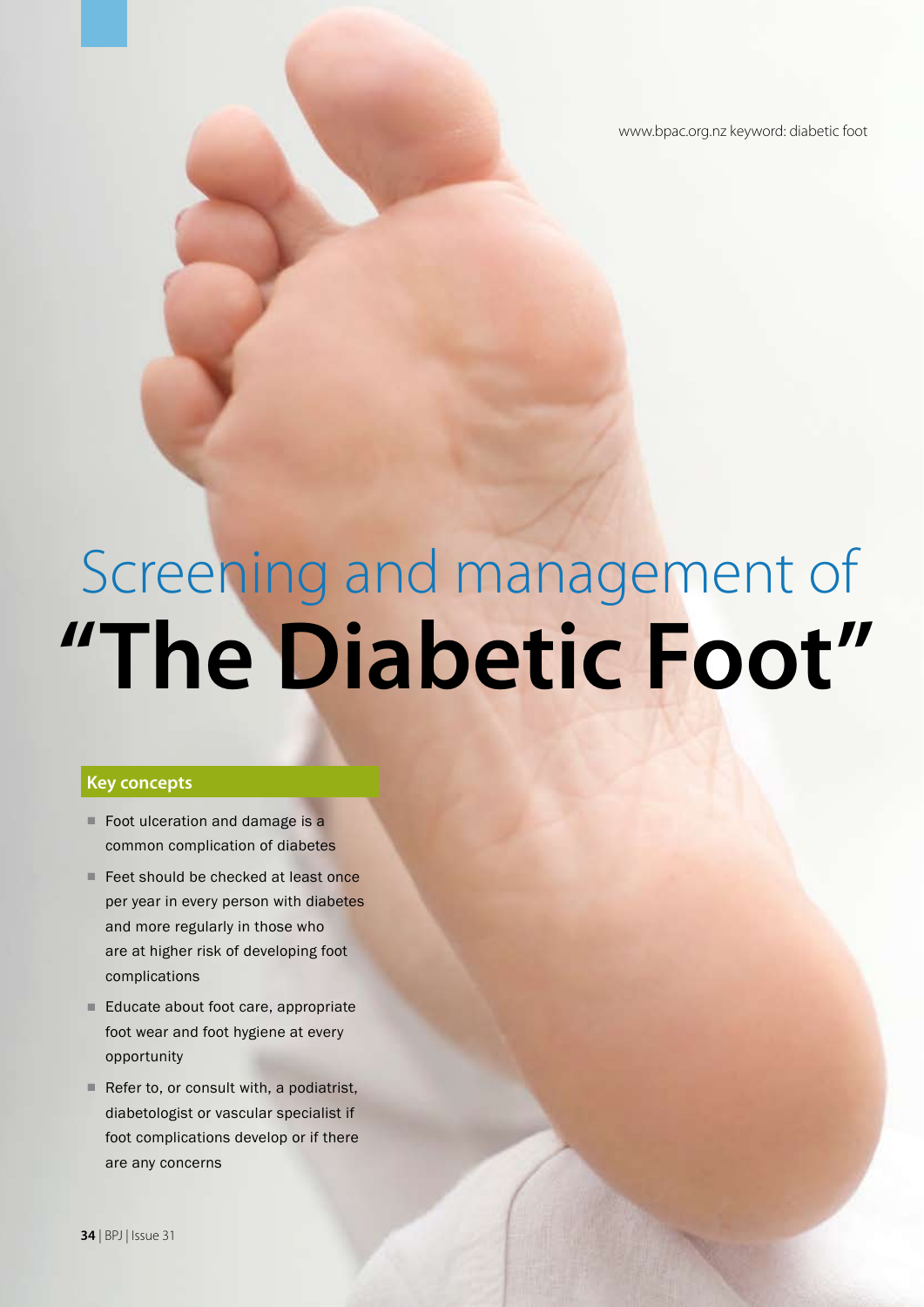

## *Supporting the PHO Performance Programme*

## **Diabetes in New Zealand – a growing concern**

In 2000 the Ministry of Health acknowledged that diabetes was a major concern in New Zealand and a range of preventative measures and increased treatment options were introduced.<sup>1</sup> At that time there were approximately 125,000 people with Type 2 diabetes in New Zealand and it was projected that this number would increase to 180,000 in 2011.<sup>1</sup> This estimate has already been far exceeded with approximately 270,000 people in New Zealand (5 – 7% of the population) currently diagnosed with diabetes.<sup>2</sup>

The Ministry of Health has labelled this the "Diabesity" epidemic, relating the significant rise in the number of people with Type 2 diabetes to the rising rates of obesity. People of Māori, Pacific or Indo-Asian ethnicity are two to three times more likely to have diabetes and this is a major contributor to increasing health inequalities.<sup>2</sup>

Interventions to reduce morbidity and mortality from diabetes focus on education, prevention and early detection of diabetes and its complications.

#### **"Get Checked" yearly to prevent diabetes complications**

Part of the Ministry of Health's "Diabetes 2000 Initiative" was the implementation of the annual, free "Get Checked" programme. The goal of the programme is to increase intervention before more serious complications of diabetes develop.

The "Get Checked" annual health review includes:

- $\bullet$  A HbA<sub>1c</sub> level
- Blood pressure, lipid profile, height and weight
- Kidney function (microalbuminuria)
- Assessment of peripheral circulation and sensation of the feet
- Retinal check (at least every two years)
- Follow-up plan for care

Information for the annual review can be collected throughout the year, or alternatively as a more formal "one-off" process.

An annual check for people with diabetes is also a PHO Performance Programme (PPP) indicator.

The PPP goal is for at least 80% of all people with diabetes enrolled in a practice to have an annual diabetes review.

## **"The Diabetic Foot" is a common complication of diabetes**

Peripheral neuropathy and arterial disease are common complications of diabetes and are the main risk factors for the development of ulcers, infection and ultimately lower extremity amputation.<sup>3, 4</sup>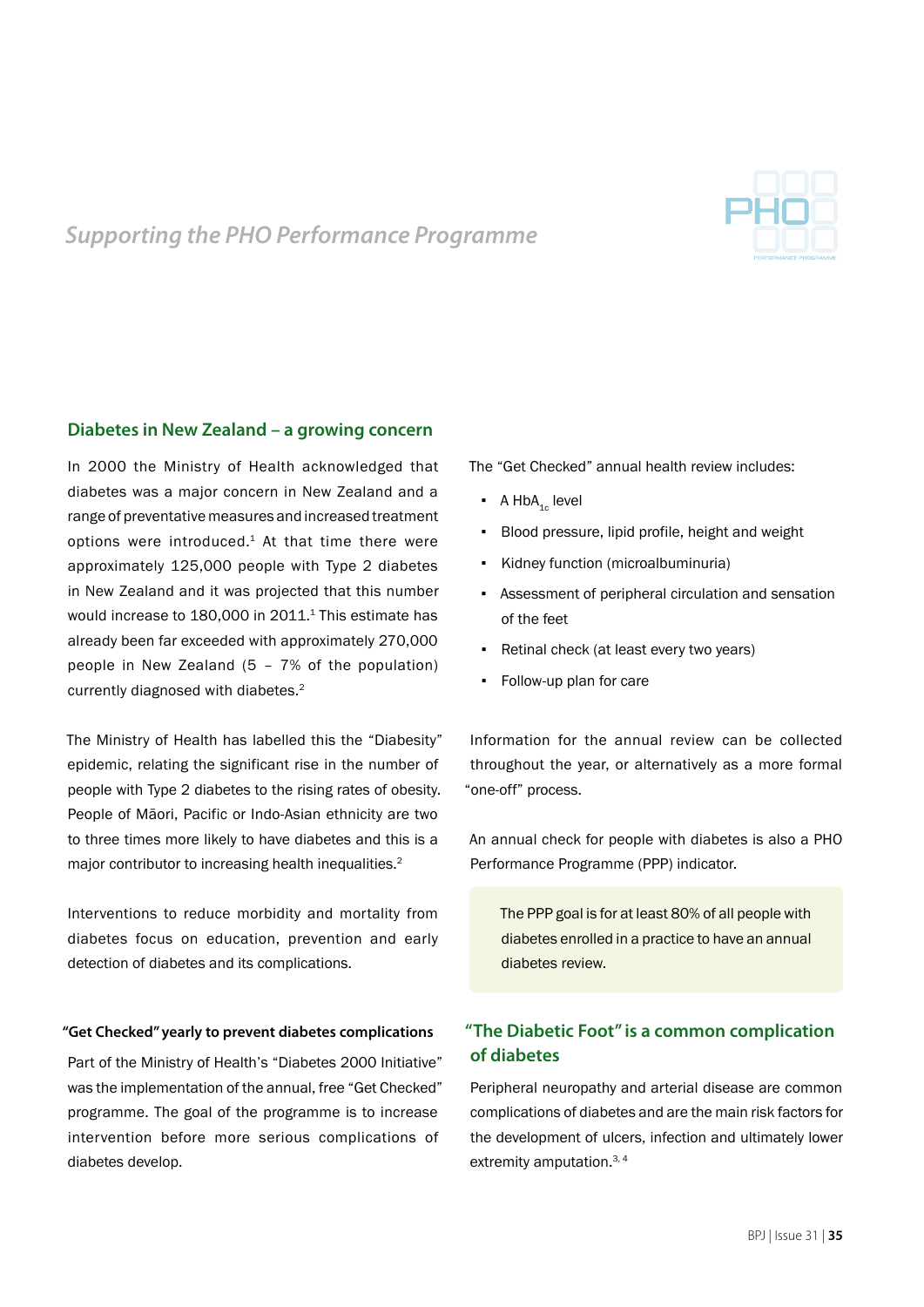Neuropathy results in ulcer formation and other foot complications by decreasing pain sensation and perception of pressure. This also causes muscle imbalance that leads to foot deformity and impaired microcirculation and integrity of the skin.<sup>5</sup>

A foot affected by neuropathy is described as warm, dry and numb.<sup>3</sup> although sensory neuropathy can be very painful. Pain, burning and tingling that is especially worse at night and relieved by getting up and walking, is highly suggestive of diabetic peripheral neuropathy.

A foot affected by peripheral arterial disease is described as cold and without detectable pedal pulses. The patient often experiences pain when walking or if severe, at rest. Once ulcers form, the capacity for them to heal is compromised by diminished blood flow in the foot.<sup>5</sup> Wounds can deteriorate rapidly and patients are at increased risk of developing serious infection.3

These syndromes are collectively referred to as "The Diabetic Foot" and this is one of the most common complications occurring among people with diabetes in New Zealand.<sup>3</sup>

Management of "The Diabetic Foot" in primary care focuses on:

- 1. Regular (at least yearly) screening for foot problems in people with diabetes to prevent ulcer formation
- 2. Prompt treatment and referral, if required, for any detected foot problems
- 3. Education about preventing foot problems from occurring or worsening

## **Screening for diabetic foot complications**

Foot checks should begin immediately after a person has a confirmed diagnosis of type 2 diabetes and at least yearly thereafter (as part of an annual diabetes review). If the patient has characteristics that increase their risk of foot complications (see opposite page) or once evidence of diabetic foot complications has been detected, feet should be checked every three to six months.<sup>3</sup> Some patients at very high risk of foot damage e.g. loss of feeling in the foot, no detectable pedal pulses or active ulceration may be considered for review even more frequently, i.e. every one to three months. These recommendations are summarised in Table 1.

| Stage of progression                                               | Recommended frequency of foot check                                                  |
|--------------------------------------------------------------------|--------------------------------------------------------------------------------------|
| Confirmed diabetes                                                 | As soon as possible after diagnosis, annually thereafter                             |
| First signs of foot problems identified<br>or patient at high risk | Every three to six months                                                            |
| Active ulceration and infection or very<br>high risk               | Regular assessment until active problems resolved, then every<br>one to three months |

Table 1: Recommended frequency of examination for diabetic foot complications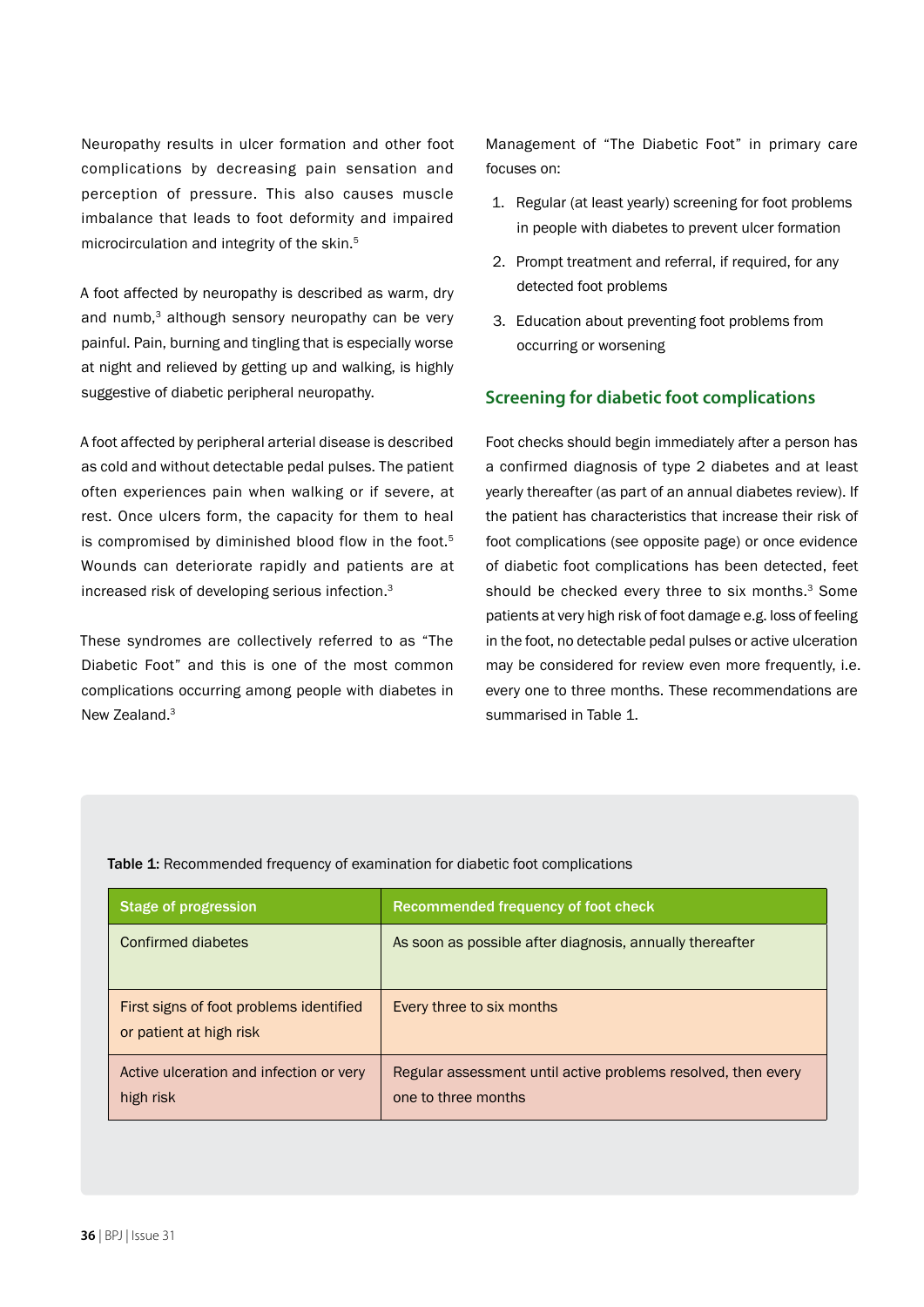Patients who have the following characteristics are at high risk of developing foot complications:<sup>3, 4</sup>

- Peripheral neuropathy
- Peripheral arterial disease
- Previous foot ulceration or amputation
- Structural foot deformity
- Plantar callus
- Older age (>70 years)
- Māori or Pacific ethnicity
- Longer duration of diabetes
- Smoking
- Other diabetic complications e.g. retinopathy
- Renal impairment
- Continual use of inappropriate footwear
- Living in a lower socioeconomic area

#### Performing a foot check<sup>3-5</sup>

- 1. Examine the foot to identify deformity e.g. abnormal foot shape, clawed or hammer toes, ulceration, skin abrasions, erythema, swelling and pressure points. Assess the skin status i.e. colour, thickness, dryness, cracking. Check if the foot is fixed or flexible by asking the patient to stand and observe whether the toes straighten. Assess how well the patient cares for their feet by checking for cleanliness and trimmed nails. Examine carefully between the toes for tinea pedis. Check whether the patient can both reach and see their feet.
- 2. Ask the patient if they experience numbness or pain, including what type of pain e.g. burning, tingling, and at what times e.g. walking, resting, day-time, night-time. Ask about the normal temperature of the foot.
- 3. Assess for neuropathy using a 10 g monofilament (see sidebar over page). A vibration test, using a

128 Hz tuning fork or a biothesiometer may also be performed. Absent touch pressure, pin prick or vibration sensation (in a "stocking distribution"), absent ankle reflexes, altered temperature sensation and dry, scaly skin are suggestive of neuropathy.

4. Assess peripheral circulation with thorough palpation of pedal pulses (dorsalis pedis and posterior tibial). If there are no palpable pulses, and if a Doppler machine is available, calculate ankle brachial index (see sidebar over page) or consider referral to a vascular specialist (see sidebar Page 40). Absent pulses, calf claudication, absence of hair on the feet, altered temperature (a cold foot) and thin, bluish skin are suggestive of peripheral arterial disease.<sup>6</sup> A bounding, easily detected pulse in a warm, dry foot is suggestive of autonomic neuropathy, which causes abnormal arterio-venous shunting.

 $\mathscr{P}$  Best Practice Tip: Regular callus removal should be performed in people with diabetes and neuropathy. Calluses may hide underlying pressure ulcerations of the skin. It is recommended that patients at risk of diabetic foot complications are referred to a podiatrist for removal of calluses.

#### **Classifying risk of ulceration4**

| Normal sensation, palpable<br>pulses, no deformity                                    | Low current risk |
|---------------------------------------------------------------------------------------|------------------|
| Evidence of neuropathy.<br>absence of pedal pulse(s)                                  | Increased risk   |
| Evidence of neuropathy.<br>absence of pedal pulse(s) and<br>skin changes or deformity | High risk        |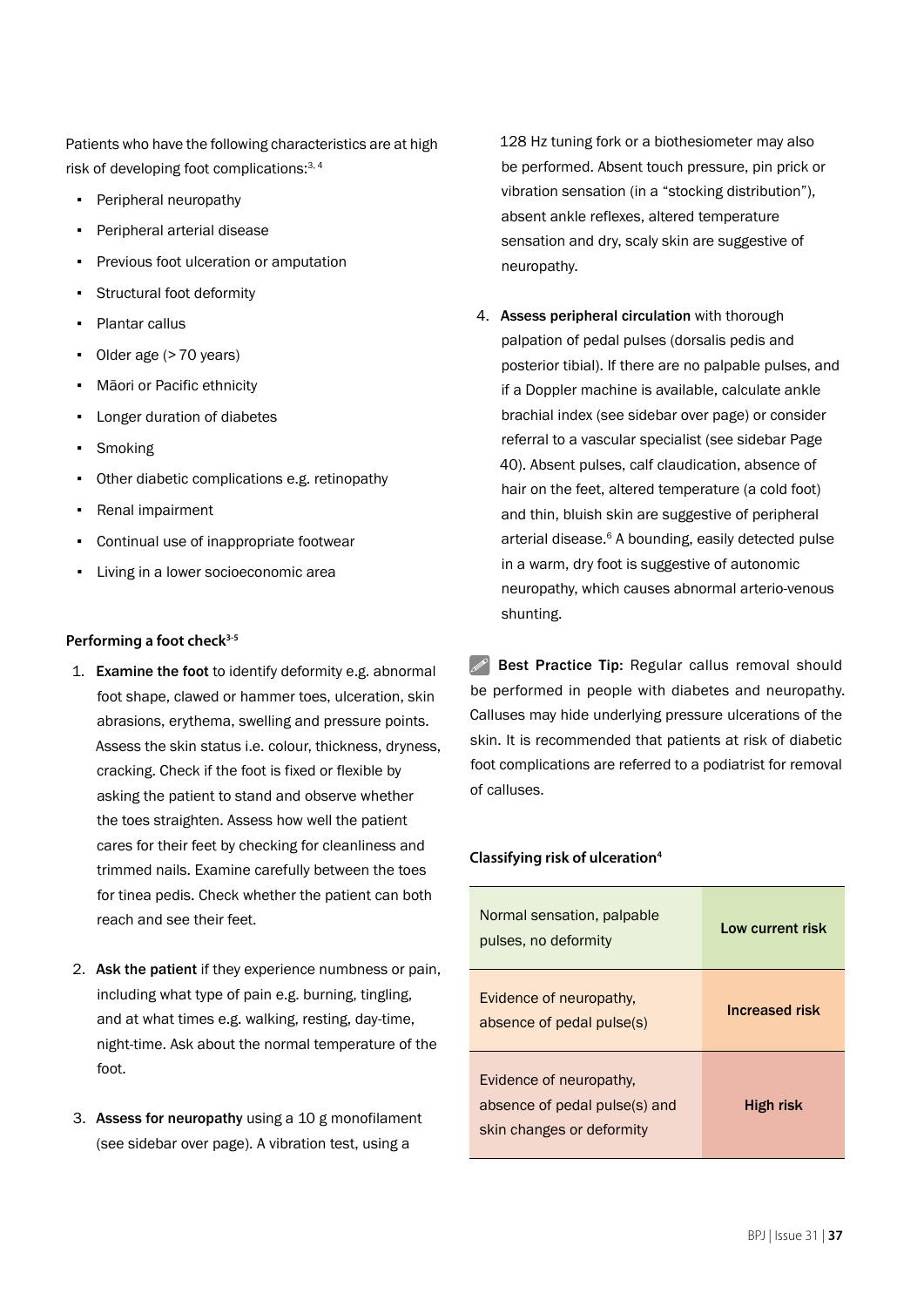## **Calculating ankle brachial index7**

Equipment: Blood pressure cuff and hand-held Doppler machine

- 1. Take the blood pressure in the arm (brachial pressure)
- 2. Take the blood pressure in the ankle using the Doppler machine (ankle pressure)
- 3. Calculate ankle brachial index by dividing systolic ankle pressure by systolic brachial pressure e.g. ankle pressure is 120 mmHg and brachial pressure is 132 mmgHg, ankle brachial index is  $120/132 = 0.9$

| <b>Normal</b>                          | $0.9 - 1.2$      | Risk of vascular foot<br>ulcer is small                                   |
|----------------------------------------|------------------|---------------------------------------------------------------------------|
| <b>Definite</b><br>vascular<br>disease | $0.6 - 0.9$      | Risk of vascular<br>ulcer moderate.<br>depending on other<br>risk factors |
| <b>Severe</b><br>vascular<br>disease   | Less than<br>0.6 | Risk of vascular foot<br>ulcer very high                                  |

Ankle brachial index may not be able to be reliably calculated in some people with diabetes as the arteries in the ankles may be calcified.

## **Treating "The Diabetic Foot"**

Lesions and ulcers detected during a foot check should be initially treated and any pain managed. It is recommended that patients identified as being at increased risk of serious foot complications are then referred to a specialist multidisciplinary team for further management and care.<sup>3, 4</sup>

Urgent referral to secondary care (within 24 hours) should be considered if:<sup>4</sup>

- An ulcer shows no signs of healing or becomes necrotic
- Significant swelling is present
- Discolouration of part or all of the foot is present
- There is suspicion of bone or joint involvement

#### **Treatment of ulcers**

#### Clean, debride and dress the wound

The wound may be cleaned, e.g. with saline, to remove surface bacteria and to allow assessment of swelling, redness and discharge.

Surgical (using a scalpel or tissue nippers), mechanical (using saline and gauze) or hydrogel debridement (applying a gel polymer dressing to the wound) can be used to remove non-viable or necrotic tissue, although this is not recommended in the primary care setting when the debridement area is extensive. Surgical debridement is not recommended when sensation to the foot is intact.<sup>8,9</sup> There is limited evidence that hydrogel debridement increases the healing rate of ulcers compared to gauze dressings or standard care.10 Hydrogel may also be preferable in the case of a painful ulcer.<sup>9</sup> Care must be taken to mask the edges of the wound, so surrounding tissue is not damaged.<sup>10</sup>

The ulcer should be kept clean and moist but free of excessive fluids.<sup>9</sup> There is no evidence that one type of dressing is superior to another for wound healing in diabetic foot ulcers. Dressings should be chosen based on their comfort and durability when worn inside footwear, their ability to absorb exudate without plugging the wound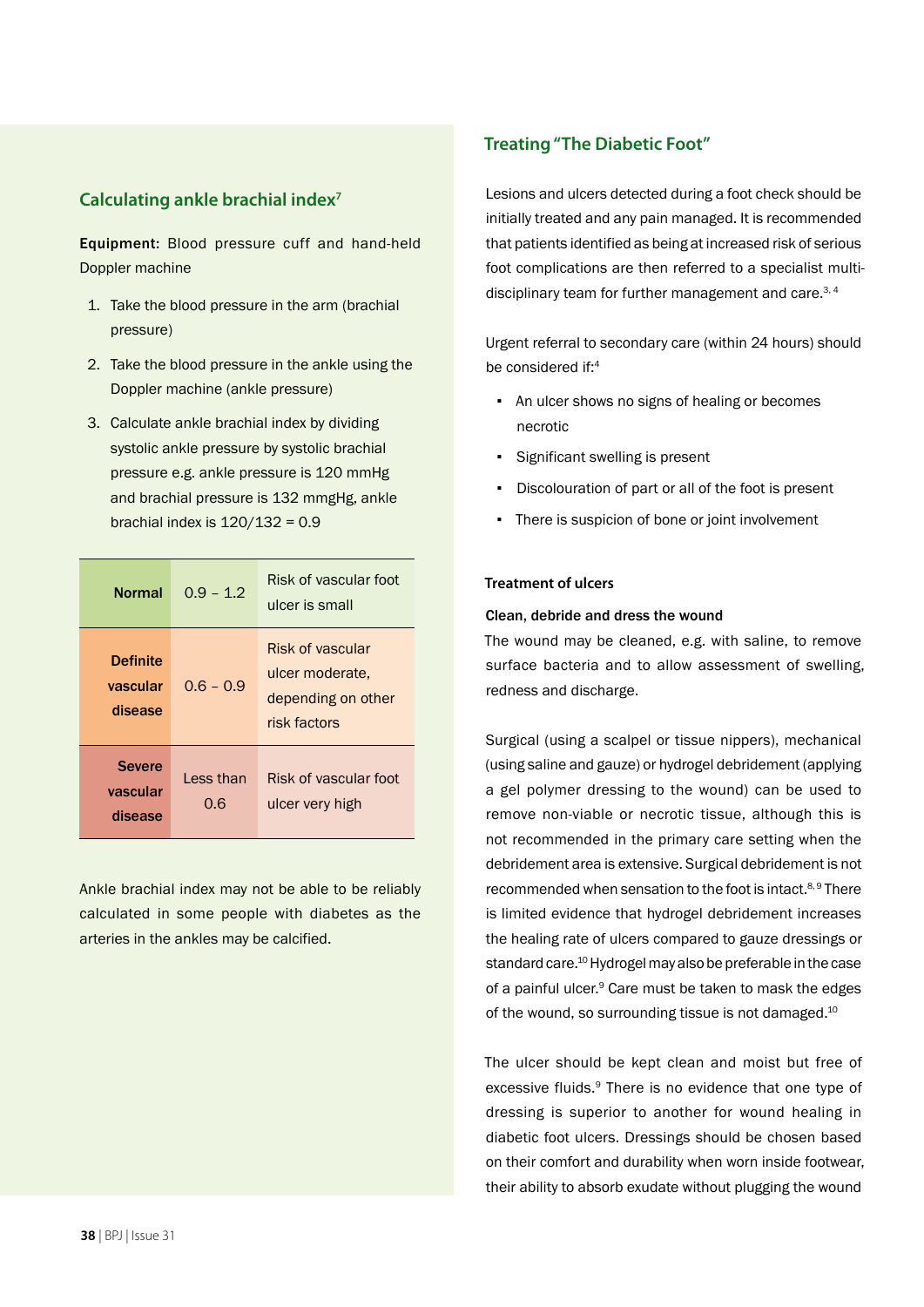## **Performing a test using a monofilament3**

A test using a 10 g monofilament is the recommended method for assessing for neuropathy of the foot. Loss of protective sensation at any site on the foot indicates evidence of neuropathy, increasing the risk of ulceration and other complications.

## Equipment: 10 g monofilament

## Method:

- 1. Place the patient in a supine position with shoes and socks removed
- 2. Show the filament to the patient and bend it against their arm to illustrate that it is not painful
- 3. Ask the patient to close their eyes and to say "yes" when they feel the filament on their feet. Do not prompt the patient by asking "Did you feel that"?
- 4. Place the filament on one of the designated sites on the foot (Figure 1), press it against the skin until the patient indicates they can feel it, or a C shape is formed, and then lift it off. This should take approximately three seconds.
- 5. Repeat this sequence at each of the designated sites on the feet and record findings
- 6. Repeat again in the areas in which the patient did not indicate feeling the monofilament
- 7. If evidence of neuropathy is detected, further assessment is required

#### Tips:

- Avoid tapping the filament against the skin or using rapid movements
- Choose the sites on the foot at random and try not to test sites in a predictable pattern that will allow the patient to anticipate when and where the monofilament is likely to be positioned next
- Do not apply the filament directly on an ulcer, callous, scar or necrotic tissue. Apply the filament on near-by normal tissue.
- The filament should be cleaned after use with an alcohol swab or dilute bleach solution and returned to its case
- Filaments should not be used for more than ten patients in 24 hours, as they may buckle



Figure 1: Monofilament bent to form a C shape. Recommended sites for cutaneous sensory pressure perception testing using a monofilament.3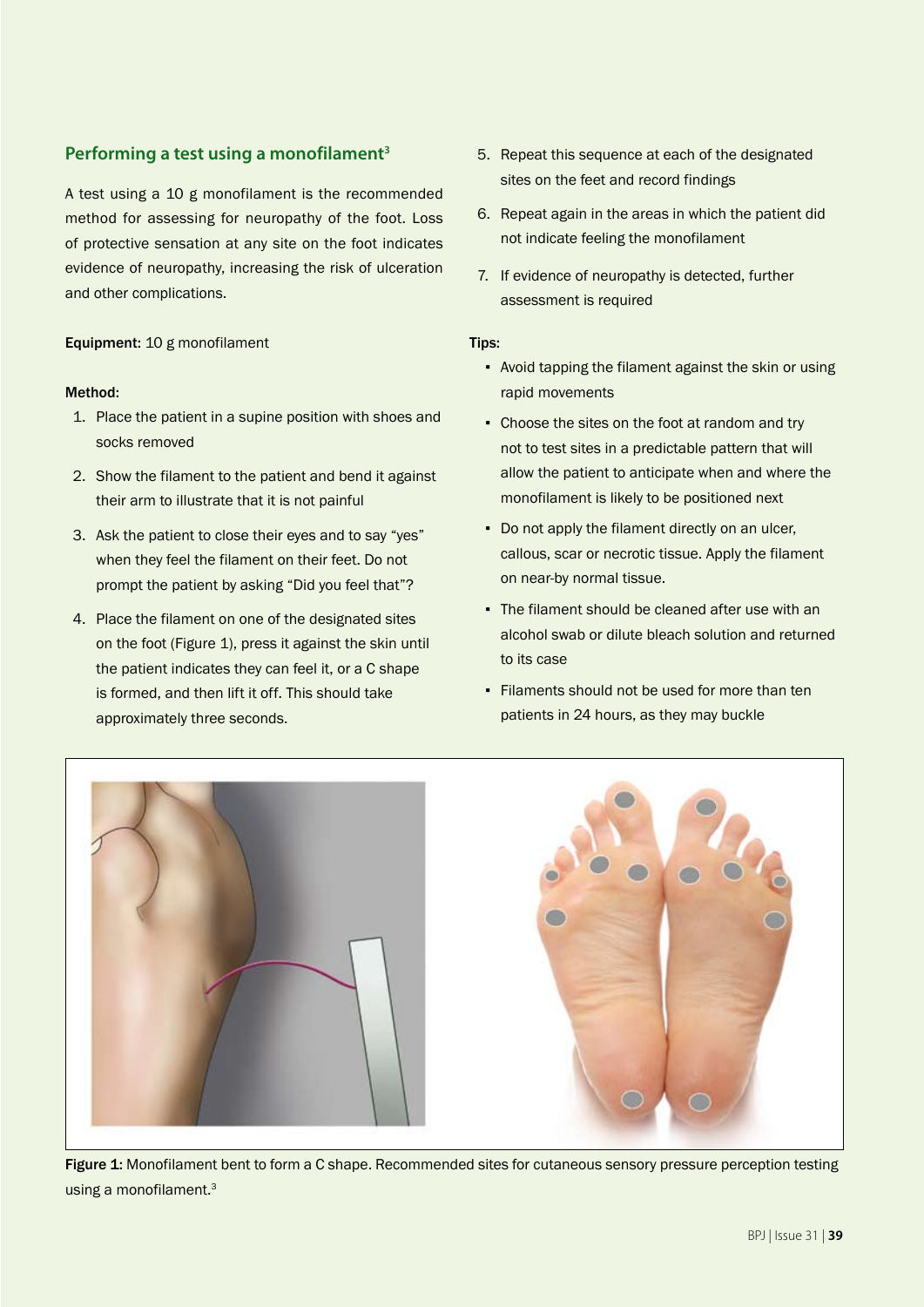## **Referral criteria for vascular review**

Criteria for referral to a vascular surgeon for a patient with a diabetic foot complication includes the following:

- Foot lesion (ulcer, gangrene) or suggestion of rest pain with peripheral arterial disease
- Deteriorating ulcer with known peripheral arterial disease or absent pedal pulses
- Ankle Brachial Index <0.5 or absolute ankle pressure <50 mmHg
- New foot lesion with previously treated peripheral arterial disease
- Symptomatic intermittent claudication at <200 m
- Acute diabetic foot sepsis
- Osteomyelitis of forefoot or metatarsals
- Acute osteomyelitis

## **Osteomyelitis**

Osteomyelitis is common in infected diabetic foot ulcers. Its presence greatly increases the risk of lower extremity amputation. A probe can be inserted into the wound to check for bone involvement (a probeto-bone test). A non-healing ulcer, deep ulceration, extensive tissue loss, recurrent ulceration, previous osteomyelitis affecting the same bony region or a history of discharge of bony fragments from an ulcer raises the likelihood of osteomyelitis being present. Visible or palpable bone or joint structures make osteomyelitis a likely diagnosis. Referral to a multidisciplinary specialist team is strongly recommended.

and the ease with which they can be regularly removed for checking the wound. $4, 9$ 

If the wound does not appear to be infected, a long-term waterproof dressing can be applied and left in place for up to one week before review. If the wound shows signs of infection, a non-adherent dressing can be applied and reviewed every one to two days.

#### Off-load pressure from the foot

The central principle for healing any neuropathic ulcer is the reduction of pressure through pressure redistribution (off-loading) until healing occurs. This involves resting the foot and using therapeutic footwear. If adherence to treatment is problematic, some specialists may use a total contact cast to reduce pressure on the foot and allow more rapid healing.9

Graduated compression therapy (i.e. compression bandages or stockings) has an important role in healing and management of venous leg ulcers and mixed aetiology venous ulceration, in people with diabetes and longstanding venous incompetence. However, it does not usually have a role in healing neuropathic or arterial ulcerations associated with the diabetic foot and may in fact worsen the condition. Specialist advice is recommended before considering the use of graduated compression therapy in a person with diabetic foot complications.

#### Consider antibiotics

If the wound shows signs of infection e.g. erythema, oedema, foul odour or purulent discharge, antibiotic treatment is indicated, either orally or intravenously (IV).

Consider admission to hospital for IV antibiotics for patients with extensive infection or where osteomyelitis is suspected (see sidebar).

When treating the infection in the general practice setting, a broad-spectrum antibiotic such as amoxicillin clavulanate 500/125 mg, three times per day, for five to ten days, may be used (as the infection is most likely to be polymicrobial). Alternative agents are cefaclor or co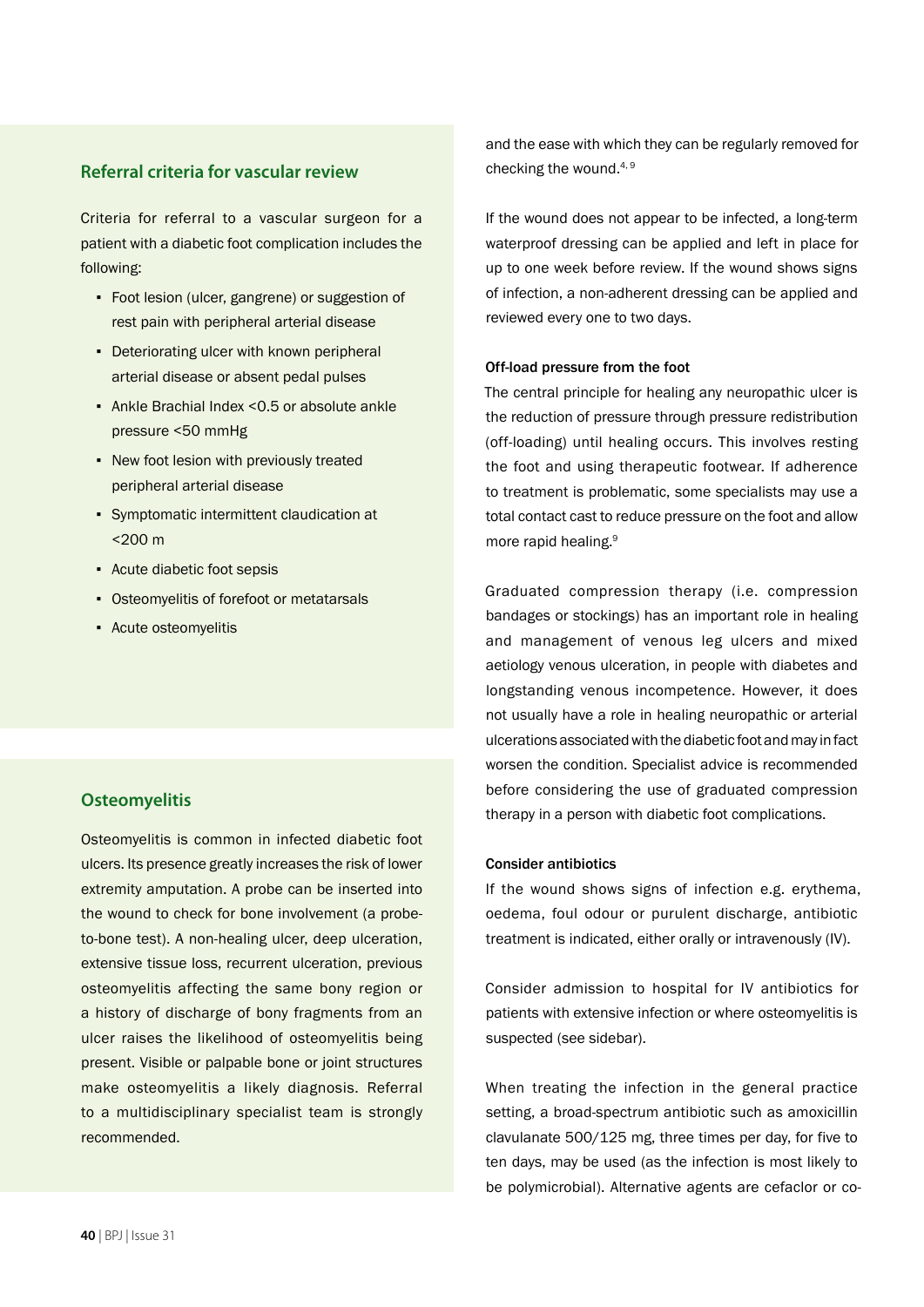trimoxazole plus metronidazole. Swabbing the wound for microbiological analysis is usually not necessary but can be helpful if the infection shows no sign of healing with the current antibiotic regimen.3, 4

#### Monitor, review and consider referral

Regular review of the patient is encouraged. An infected wound should be reviewed and re-dressed every one to two days. Note the size of the ulcer and whether it is decreasing.9

Check that the patient is following instructions for care and that they have removed pressure from the infected area. If the ulcer shows no signs of healing or if infection is still apparent after antibiotic treatment, then referral to a specialist team is strongly recommended.

Referral for vascular assessment is strongly recommended if limb ischaemia is present and compromising wound healing. This can be corrected through revascularisation procedures.

Sub-optimal treatment can have serious long-term consequences for the patient. Referral to a specialist multidisciplinary team for wound care and off-loading pressure can be considered with any diabetic foot complication to improve healing times and patient outcomes.

#### **Treatment of painful neuropathy**

Pain associated with neuropathy is a common feature of diabetic foot complications. Neuropathic pain may be characterised by altered pain sensation, numbness, burning or spontaneous pain.<sup>12</sup>

Treating neuropathic pain can be challenging and there is a lack of clear consensus as to which medicines to use and in what order.<sup>12</sup> Treatment should be tailored to individual circumstances and take into account factors such as the severity of pain, coping strategies and lifestyle/occupational restrictions, e.g. a requirement to operate heavy machinery would preclude using sedating medicines during the day.

## **Charcot's osteoarthropathy**

Charcot's osteoarthropathy (or neuroarthropathy) is associated with severe peripheral neuropathy. It is a progressive condition characterised by collapse and destruction of joints, fractures and bone destruction. In people with severe diabetic neuropathy, Charcot's osteoarthropathy most commonly manifests as acute swelling and deformity of the foot (without open ulceration), leading to collapse of the pedal arch. This is a major risk factor for ulceration and subsequent amputation of the foot.<sup>4, 11</sup>

Acute Charcot's osteoarthropathy can be confused with cellulitis, acute gout, osteomyelitis and abscess. In a patient with a long duration of diabetes, a history of poor glycaemic control and peripheral neuropathy and no history of open ulceration, Charcot's osteoarthropathy should be considered first.<sup>11</sup>

People with suspected Charcot's osteoarthropathy should be referred immediately for assessment and x-ray. Management includes total contact casting and immobilisation of the joint. Bisphosphonate treatment is sometimes considered.<sup>4, 11</sup>

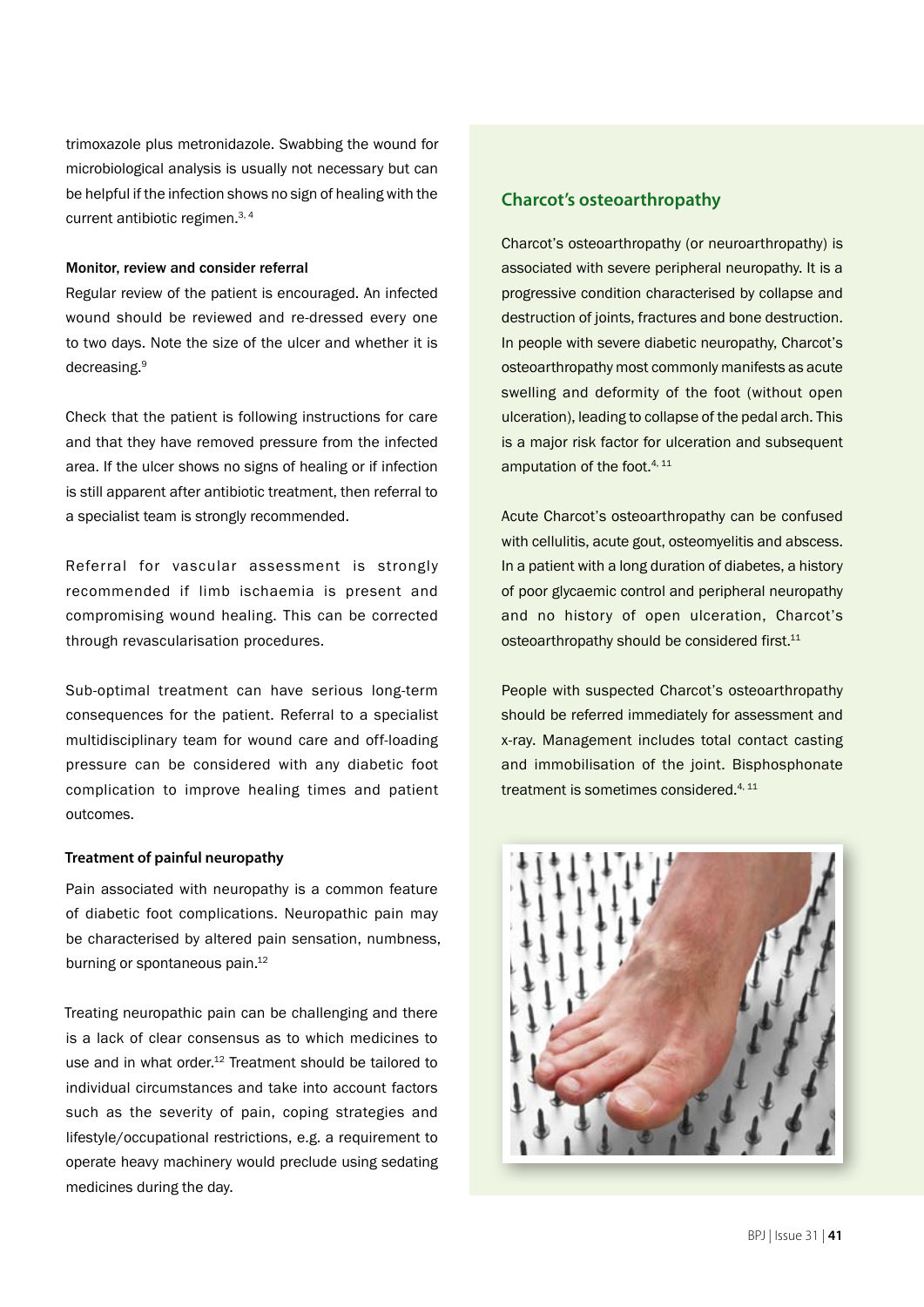After beginning any medicine (or medicine regimen) for treating neuropathic pain, the following aspects should be regularly reviewed:12

- Pain control
- Adverse effects
- **Mood**
- Daily functioning
- Sleep patterns

Consider dose adjustment or adding or substituting another medicine if optimum control of these factors is not being achieved.12

#### First-line pain management

Paracetamol may be trialled as first-line management for neuropathic pain and may be continued throughout any regimen.

#### Second-line pain management

If paracetamol alone is not adequate for controlling pain, a tricyclic antidepressant (TCA) may be added to the regimen (or paracetamol substituted for a TCA).

Nortriptyline is the preferred TCA for neuropathic pain, due to fewer adverse effects than other TCAs. Initiate nortriptyline at 10 mg per day (usually taken at night) and titrate dose upwards until pain is controlled. The dose should not usually exceed 75 mg.<sup>12</sup>

#### Third-line pain management

If second-line pain management is insufficient, an anticonvulsant may be added to the treatment regimen, or the TCA substituted for an anticonvulsant. Referral to, or discussion with, a pain specialist can be considered.

Carbamazepine and sodium valproate are both effective for neuropathic pain. Gabapentin has also traditionally been used for neuropathic pain but recent evidence suggests that it has limited effectiveness for this indication. $13$ 

 $\Theta$  For more information see "New evidence shows less benefit of gabapentin for neuropathic pain" Snippets, BPJ 28 (June, 2010).

Carbamazepine may be initiated at a dose of 100 mg per day. Increase the dose slowly until pain is controlled, to avoid adverse effects such as nausea, vomiting and dizziness. Regular monitoring is required.

Opioids such as methadone or oxycodone may have a limited place in the treatment of neuropathic pain but their use is not advised unless in consultation with a specialist in pain management.<sup>12</sup>

#### Adjuvants

Capsaicin cream and local anaesthetic gels may be trialled throughout a treatment regimen for neuropathic pain, They should not be applied to broken/ulcerated skin.

 $\mathbb{G}$  For more information about treating neuropathic pain, including considerations for specific patient circumstances, see "Pharmacological management of neuropathic pain", BPJ 16 (Sept, 2008).

## **Preventing diabetic foot complications**

The two main factors in preventing diabetic foot complications are:

- 1. Maintaining optimal control of risk factors
- 2. Educating about appropriate care of the feet

#### **Optimal control of risk factors**

The development of peripheral vascular disease and neuropathy, leading to foot complications, may be able to be avoided or delayed with optimal management of diabetes and cardiovascular risk factors. This includes:

Maintaining good glycaemic control - establish an individualised HbA<sub>1c</sub> target ( $\omega$  "HbA<sub>1c</sub> targets in people with type 2 diabetes" BPJ 30, Aug 2010)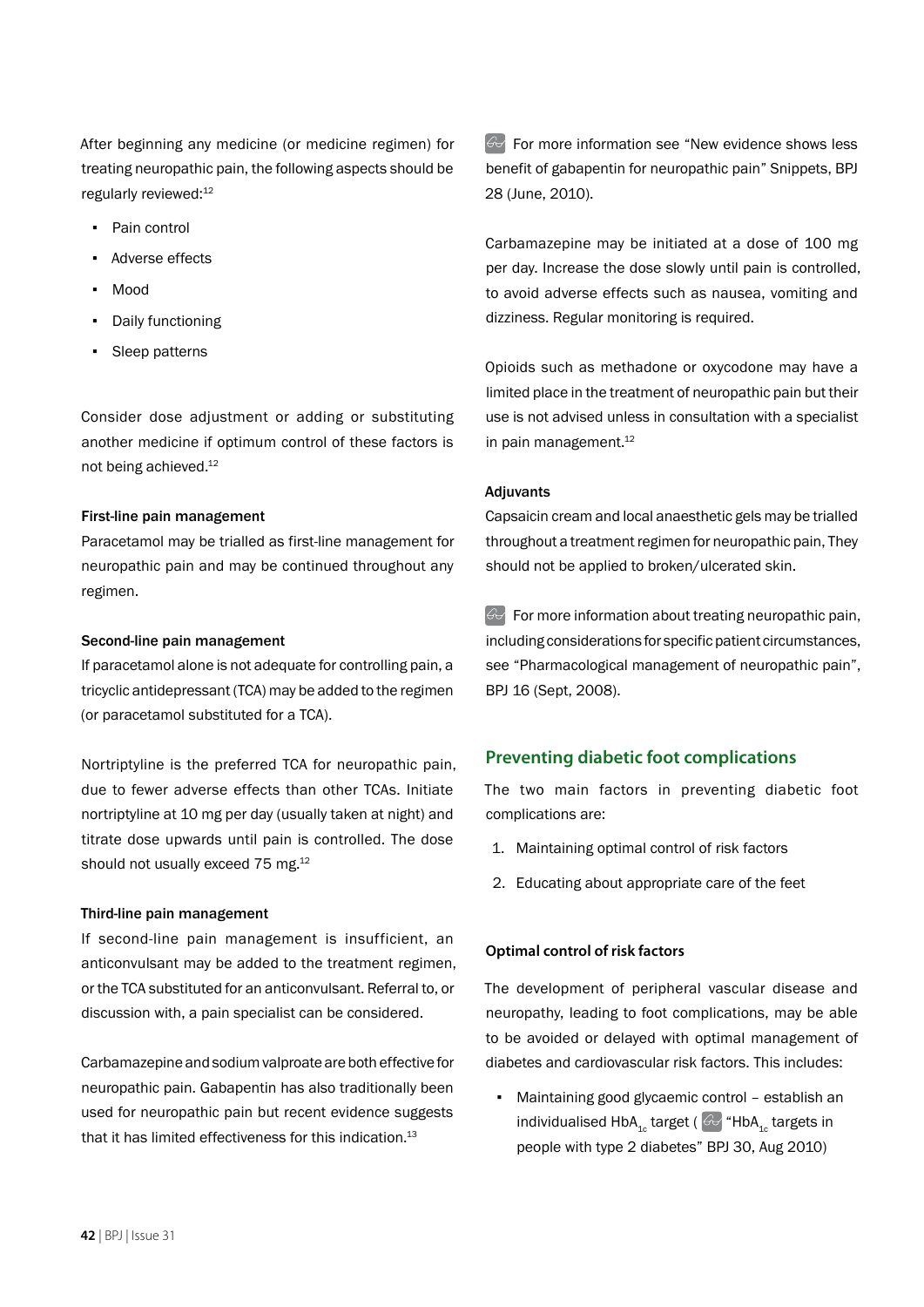- Managing hypertension New Zealand cardiovascular guidelines recommend reducing blood pressure to < 130/80 mm Hg for people with diabetes, however this level may not be achievable for some people. In the presence of microalbuminuria or renal disease more aggressive control may be required to reduce blood pressure to  $< 125/75$  mm Hg.<sup>14</sup>
- Reducing blood lipid levels aim for a reduction towards the target level of total cholesterol < 4.0  $mmol/L<sup>14</sup>$  although this level may not always be achievable ( $\odot$  "An update on statins" BPJ 30, Aug 2010)
- Smoking cessation provide advice and treatment options on how to quit
- Weight management promote exercise and healthy diet

#### **Educating about foot care**

The three main aspects of foot care education have been identified as foot hygiene, awareness of fungal infections and appropriate actions required for skin injuries.4 There is conflicting evidence on the effectiveness of educational interventions on reducing the occurrence of foot ulceration, and which methods are best.<sup>15</sup> Education is likely to be effective in the short-term, but messages must be periodically reinforced for longer-term behavioural change.4

#### Providing advice about foot care

The following points can be discussed with patients in regards to the care of their feet:4

- Clean and thoroughly dry feet (including between the toes) every day
- Moisturise areas of dry skin and apply sun-screen if feet are exposed to the sun
- **·** Inspect feet every day for abrasions, blisters, ulcers, redness, swelling or calluses
- **·** Inspect between the toes for any signs of fungal infection

## **Considerations for Māori and Pacific people with diabetic foot complications**

Māori and Pacific people with diabetes are at high risk of diabetic foot disease.

For Māori, tapu and noa are key concepts that underpin many practices. It is important to keep things that are tapu (restricted) separate from things that are noa (unrestricted). In many cases these concepts or tikanga, align with good health and safety practice.

 $\mathscr{P}$  Best Practice Tip: Become familiar with the basic principles of tapu and noa, and practical ways of respecting these concepts. For example:

- For many Māori, it is inappropriate for their feet to be placed on a pillow, which is also used for the head. Avoid propping feet up with a pillow during a foot examination or treatment.
- Māori may prefer their nail clippings and any other body parts (regardless of how minor it is perceived to be) to be returned to them for disposal - ask them.
- Many Māori remove their footwear before entering their house or marae. Encourage the use of slippers or socks to protect feet when inside, if outdoor shoes are considered unacceptable.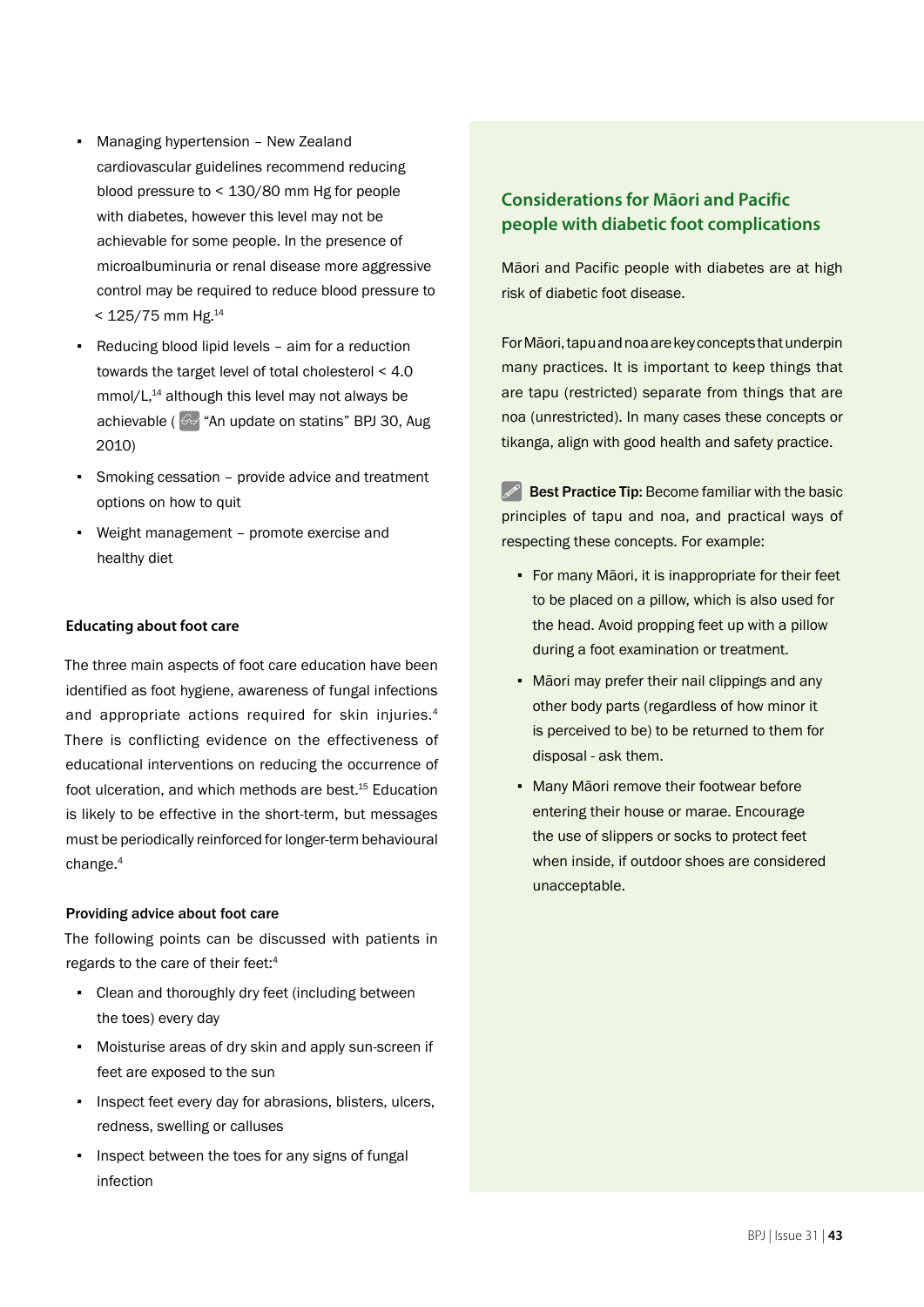## **Referral criteria for podiatry services**

Community diabetes specialist podiatrists hold contracts with their DHBs in most regions around New Zealand and undertake primary care podiatry screening, assessment and treatment for the management of diabetic foot complications.

services and referral criteria. In many areas, people with diabetes related foot complications are able to access fully-funded podiatry services including supply of customised therapeutic footwear and orthoses.

Contact your local DHB for details of funding for these

Secondary care hospital-based podiatrists are employed in most hospitals and can receive referrals for the acute management of diabetes-related complications.

#### **Ministry of Health criteria for podiatry referral for people with diabetes related foot complications17**

| At risk foot (criteria for referral to community-based<br>podiatry services)                                                                                                                                                                                                                                                                                                                                                                                                     |                                                                                                                                                                                                                                                                      | High risk foot (criteria for referral to secondary care-<br>based podiatry services)                                                                                                                                                                                                                                                                                                                                                                                                                                                                                                                                                                                                                                                                                                                  |
|----------------------------------------------------------------------------------------------------------------------------------------------------------------------------------------------------------------------------------------------------------------------------------------------------------------------------------------------------------------------------------------------------------------------------------------------------------------------------------|----------------------------------------------------------------------------------------------------------------------------------------------------------------------------------------------------------------------------------------------------------------------|-------------------------------------------------------------------------------------------------------------------------------------------------------------------------------------------------------------------------------------------------------------------------------------------------------------------------------------------------------------------------------------------------------------------------------------------------------------------------------------------------------------------------------------------------------------------------------------------------------------------------------------------------------------------------------------------------------------------------------------------------------------------------------------------------------|
| • Neuropathic ulceration<br>current ulceration)<br>• Neuropathic foot with absence of protective<br>sensation (patient cannot detect the 10 g<br>monofilament at four or more testing sites)<br>Biothesiometer threshold >25 V<br>٠<br>٠<br>risk factors present (see below)<br>٠<br>ulcerative lesion<br><b>Risk factors:</b><br>Long standing diabetes<br>Elevated $HbA_{1c}$<br>Visual impairment<br>Hypertension<br>Dyslipidaemia<br>Impaired mobility<br>Perception of risk | • A positive history of diabetic foot ulceration (and no<br>Change to circulation and/or sensation with other<br>Neuropathy, musculoskeletal deformity and pre-<br>Nephropathy<br>Poor glycaemic control<br>Smoking<br>Obesity<br>Social isolation<br>Male> 40 years | • Past history of gangrene or amputation<br>• Peripheral vascular disease including:<br>- Absent pedal pulses and a history of claudication<br>Ankle brachial index at 0.5-0.8 (indicating<br>impaired arterial flow)<br>• Night pain<br>• Pre-ulcerated or ulcerated ischaemic lesion<br><b>URGENT referral to secondary care</b><br>• Neuropathic or neuro-ischaemic ulcers that<br>have not demonstrated significant measurable<br>improvement (30-40%) within four weeks of<br>treatment<br>• Ulcers presenting at > Grade 2 or indolent Grade 1<br>(graded by podiatrist)<br>- Cellulitis<br>• Systemic signs of infection<br>• Infection not responding to oral antibiotic therapy<br>• Radiological or clinical evidence of bone<br>involvement including active Charcot's<br>neuroarthropathy |
|                                                                                                                                                                                                                                                                                                                                                                                                                                                                                  |                                                                                                                                                                                                                                                                      |                                                                                                                                                                                                                                                                                                                                                                                                                                                                                                                                                                                                                                                                                                                                                                                                       |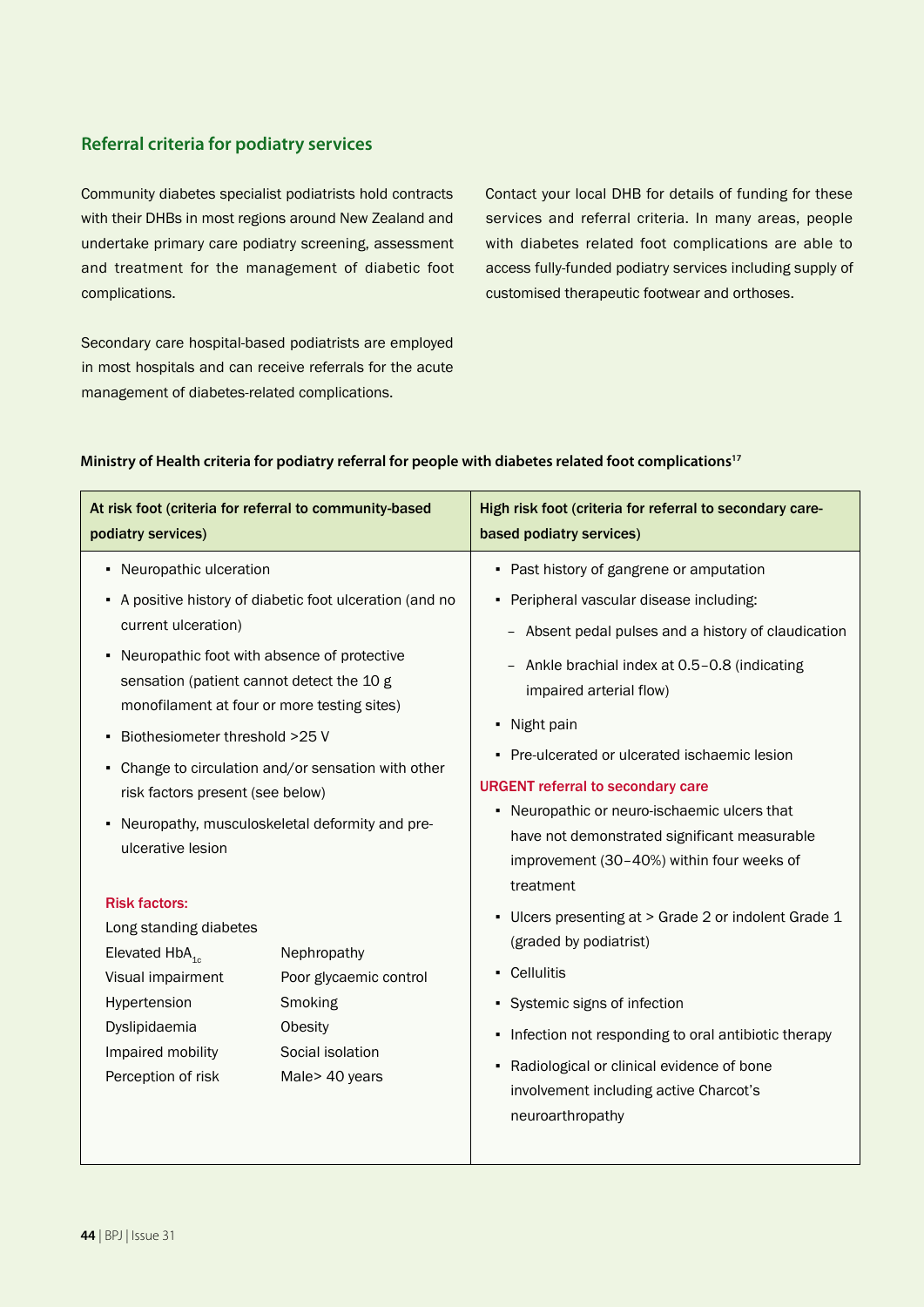- Keep toenails trimmed, do not use "corn remover", seek advice from a podiatrist about the treatment of corns or calluses
- Break in a new pair of shoes gradually, by first wearing for only an hour at a time
- Regularly inspect the inside of shoes for tears, sharp edges or foreign objects
- If neuropathy is present, extra vigilance is needed to avoid burns – check bath temperature, avoid hot water bottles, electric blankets or foot spas
- Seek medical attention if any changes to the foot, abrasions or injuries are detected or pain or numbness develop

 Organisations such as Diabetes New Zealand have websites with downloadable patient information and resources that can be helpful to reinforce advice: www.diabetes.org.nz

Due to limited mobility or visual impairment, many people will be unable to adequately inspect and care for their feet. Discuss methods to help self-examination such as the use of a mirror or the possibility of a family member or carer being involved in regular foot care.

#### Selecting appropriate footwear

One of the most important aspects of preventing diabetic foot complications is wearing appropriate footwear. Patients should be advised to always wear well-fitting, cushioned footwear (including slippers) to protect their feet from injuries. Loose-fitting or open-toed footwear such as gumboots, jandals or sandals, and going barefoot should be avoided.

Patients (especially those at high risk) can be customfitted with specialised shoes and orthoses (insoles) by a podiatrist. Specialised shoes for people with diabetes are usually made with extra depth and room to accommodate foot deformities and orthoses. They have increased cushioning and reduce the pressure on certain parts of the foot, therefore reducing the potential for ulcers to occur.16

Non-customised, specialised shoes are available "offthe-shelf" and are generally the same price as cushioned, high-quality sports shoes, which are also an option. There is a lack of evidence of the superiority of custom-made therapeutic footwear to off-the-shelf varieties in reducing the occurrence of ulcers. $6$  It appears that wearing a wellfitted, cushioned pair of shoes, at all appropriate times, is more important than the actual type of shoe.

Orthoses (specially made insoles) can provide cushioning and redistribution of pressure loading. They may be worn in specially designed or regular shoes.<sup>16</sup>

Socks and other hosiery should be well-fitted – neither too tight (leading to decreased circulation) nor too loose (leading to rubbing and abrasions). Padded hosiery may protect the feet, reduce plantar pressure and reduce calluses.16 Socks made from a breathable fabric such as cotton are preferable to those made from other fabrics.<sup>5</sup>

ACKNOWLEDGMENT Thank you to Associate Professor Geoff Braadvedt, Physician and Endocrinologist, Department of Medicine, University of Auckland and Angela Bayley, Diabetes Specialist Podiatrist, Orthotics Centre, Wellington for expert guidance in developing this article.